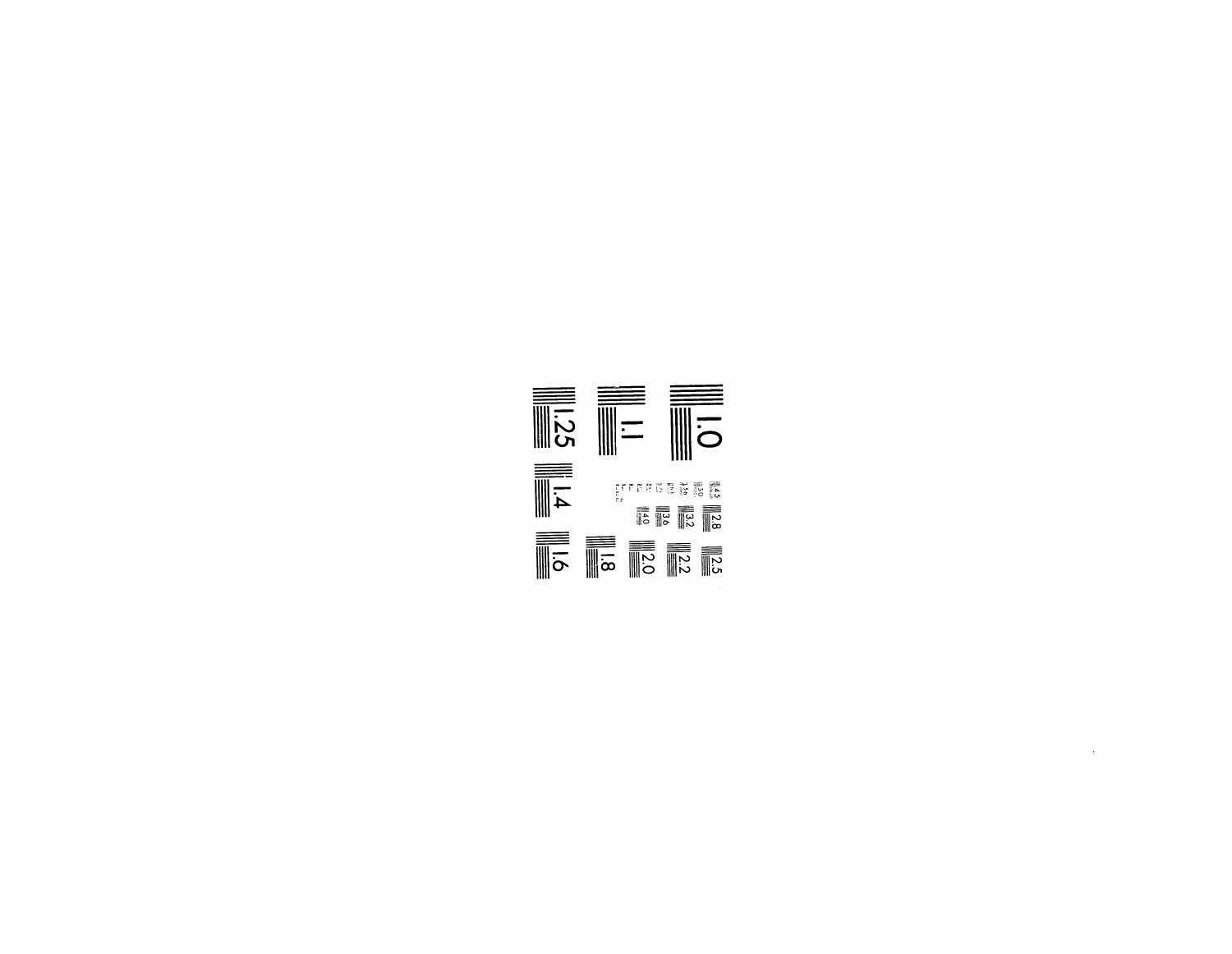

 $\mathcal{F}_{\text{max}}$ 

and the state of the state of

 $\hat{\mathcal{L}}$ 

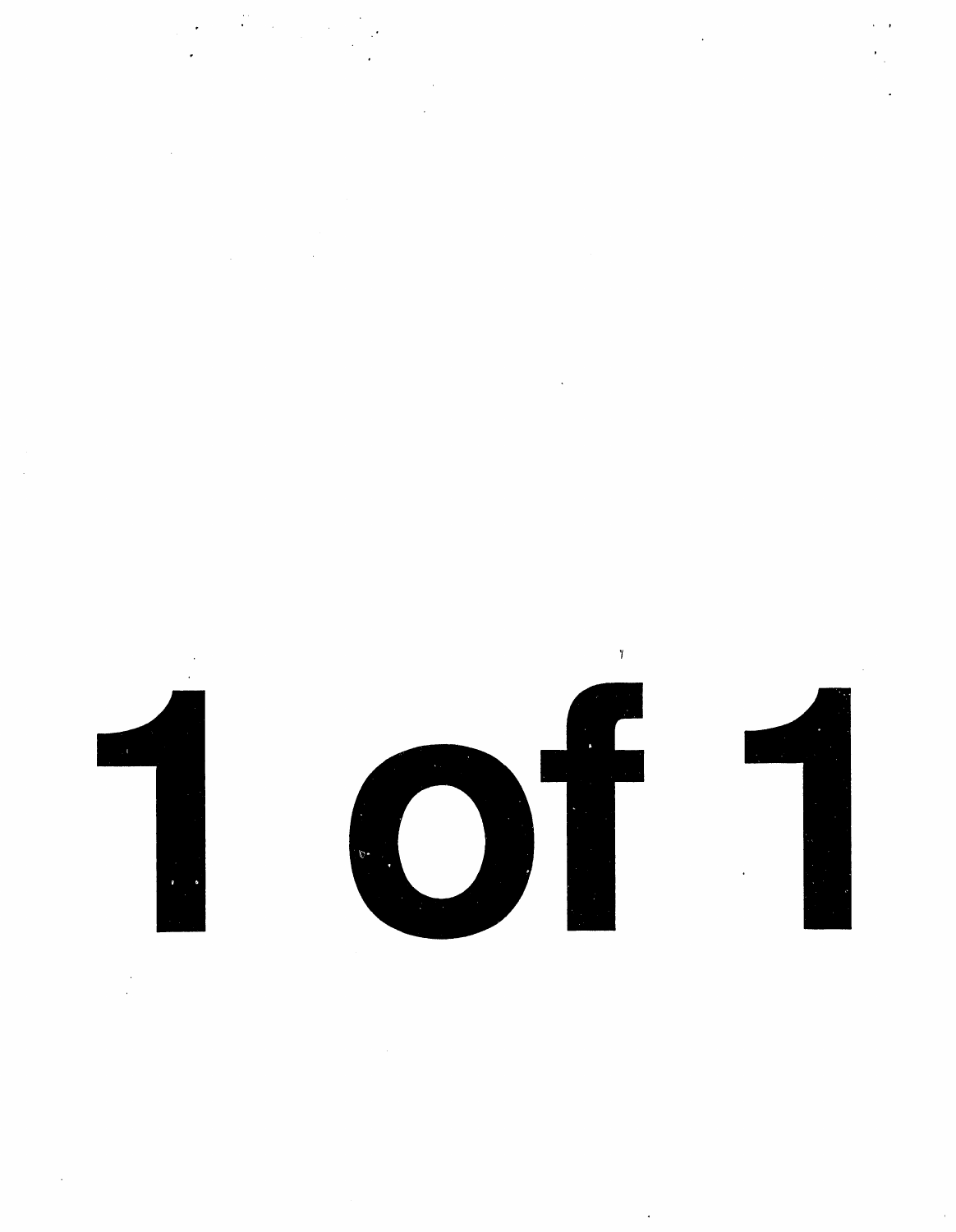$V$  for  $\{v_1v_2, v_3v_4, v_5v_6\}$  ,  $\{v_1v_2, v_3v_3, v_4v_4, v_7v_6\}$ i i'r i'r i'r i'r i'r cyfan yn y gwleidyn y gwleidyn y gwleidyn y gwleidyn y gwleidyn y gwleidyn y gwleidyn y i ttl I!7 ,, ,.**L**ltOuv:, .

# Dec**om**m**i**ss**io**n**i**n**g** The Tokam**ak** Fus**io**n Tes**t R**ea**ct**or

P. T. Spamp**i**na**t**ol and G. R. Wa**lt**on Princeton Plasma Physics Laboratory P.O. Box 451, Princeton, New Jersey 08543

The Tokamak Fusion Test Reactor (TFTR) at Princeton cell complex;<br>Plasma Physics Laboratory (PPPL) will complete its **completion** apply remote disassembly and handling techniques to a Plasma Physics Laboratory (PPPL) will complete its • apply remote disassembly experimental lifetime with a series of deuterium-tritium large scale fusion facility; experimental lifetime with a series of deuterium-tritium<br>pulses in 1994. As a result, the machine structures will become radioactive, and vacuum components will also be DOE and Department of Transportation regulations;<br>contaminated with tritium. Dose rate levels will range can example the packages to an approved DOE repository contaminated with tritium. Dose rate levels will range • transport the package<br>from less than 1 mr/h for external structures to hundreds of for LLRW disposal. from less than 1 mr/h for external structures to hundreds of mr/h for the vacuum vessel. Hence, decommissioning operations will range from hands on activities to the use of remotely operated equipment. After 21 months of Preliminary Decontamination & Decommissioning Plan is<br>cooldown, decontamination and decommissioning (D&D) the basis for the feasibility of achieving the technical cooldown, decontamination and decommissioning (D&D) operations will commence and continue for approximately operations will commence and continue for approximately objectives [2]. This plan was reviewed by an independent 15 months. The primary objective is to render the test cell DOE panel in January 1992 which concluded that th 15 months. The primary objective is to render the test cell DOE panel in January 1992 which concluded that the complex re-useable for the next machine, the Tokamak technical approach was well developed, and the cost and Physics Experiment (TPX). This paper presents an overview of decommissioning TFTR and discusses the D&D objectives.

TFTR is the major experiment in the Department of valuable input during the design phase of the Ingy's (DOE) Magnetic Fusion Energy Program. Until Thermonuclear Experimental Reactor (ITER). Energy's (DOE) Magnetic Fusion Energy Program. Until now, TFTR experimental operations essentially involved only hydrogen plasmas. Therefore, the machine still has *B*. *Schedule Objectives* full "hands-on" accessibility even though the vacuum<br>vessel and some machine components have become mildly activated and tritium contaminated [1]. Additional activation and contamination will occur when TFTR proceeds with tritium-fuelled experiments. Completion of **•** Conceptual Design Review April 1994<br>the D-T pulses is scheduled for September 1994. At that **•** Issue Updated D&D Plan June 1994 the D-T pulses is scheduled for September 1994. At that <br>time, D&D activities will commence with a Safe • Preliminary Design Review February 1995 time, D&D activities will commence with a Safe • Preliminary Design Review February 1995<br>Shutdown period followed by dismantling, packaging, and • Final Design Review February 1996 Shutdown period followed by dismantling, packaging, and • Final Design Review February 1<br>
shipping activities. The nature of D-T operations is such • Begin D&D Operations July 1996 shipping activities. The nature of D-T operations is such • Begin D&D Operations July 1996<br>that all waste generated will be low level radioactive waste • TPX Beneficial Occupancy March 1998 that all waste generated will be low level radioactive waste • TPX Beneficial Occupancy March 1998<br>(LLRW). • Project Closeout June 1998 (LLRW). • Project Cioseout June 1998

# PROJECT OBJECTIVES FACILITY DESCRIPTION

remove activated and contaminated systems and components that will require D&D include the tokamak<br>components, and render the TFTR facility suitable for machine, structure, diagnostics, neutral beamlines, ICRF components, and render the TFTR facility suitable for construction and operation of the Tokamak Physics construction and operation of the Tokamak Physics system, pellet injectors, vacuum pumping system,<br>Experiment, Specific objectives are:<br>experiment, Specific objectives are:



- ABSTRACT safely disassemble activated and tritium-contaminated components and various ancillary systems in the test cell complex;
	-
	- package disassembled components in accordance with DOE and Department of Transportation regulations;
	-

The baseline approach presented in the TFTR<br>Preliminary Decontamination & Decommissioning Plan is technical approach was well developed, and the cost and schedule estimates were detailed and reasonable.

The TFTR D&D technical objectives are similar to those plan*n*ed i*n* the future for other large fusion facilities INTRODUCTION that will use D-T, namely, *d*ie Joint European *T*orus (JE*T*) in Europe [3]. In addition, this experience will provide valuable input during the design phase of the International

The major schedule milestones for the D&D Project are listed below:

- -
- -
	-
- -

*A*. *Technical Objectives* The portion of the TFTR facility involved in the D&D Project includes the test cell, test cell basement, hot The primary objective of the D&D Project is to cell, and mockup building. The machine systems and ove activated and contaminated systems and components that will require D&D include the tokamak cryogenic systems, and the machine area cooling fluid

†Grumman Corporation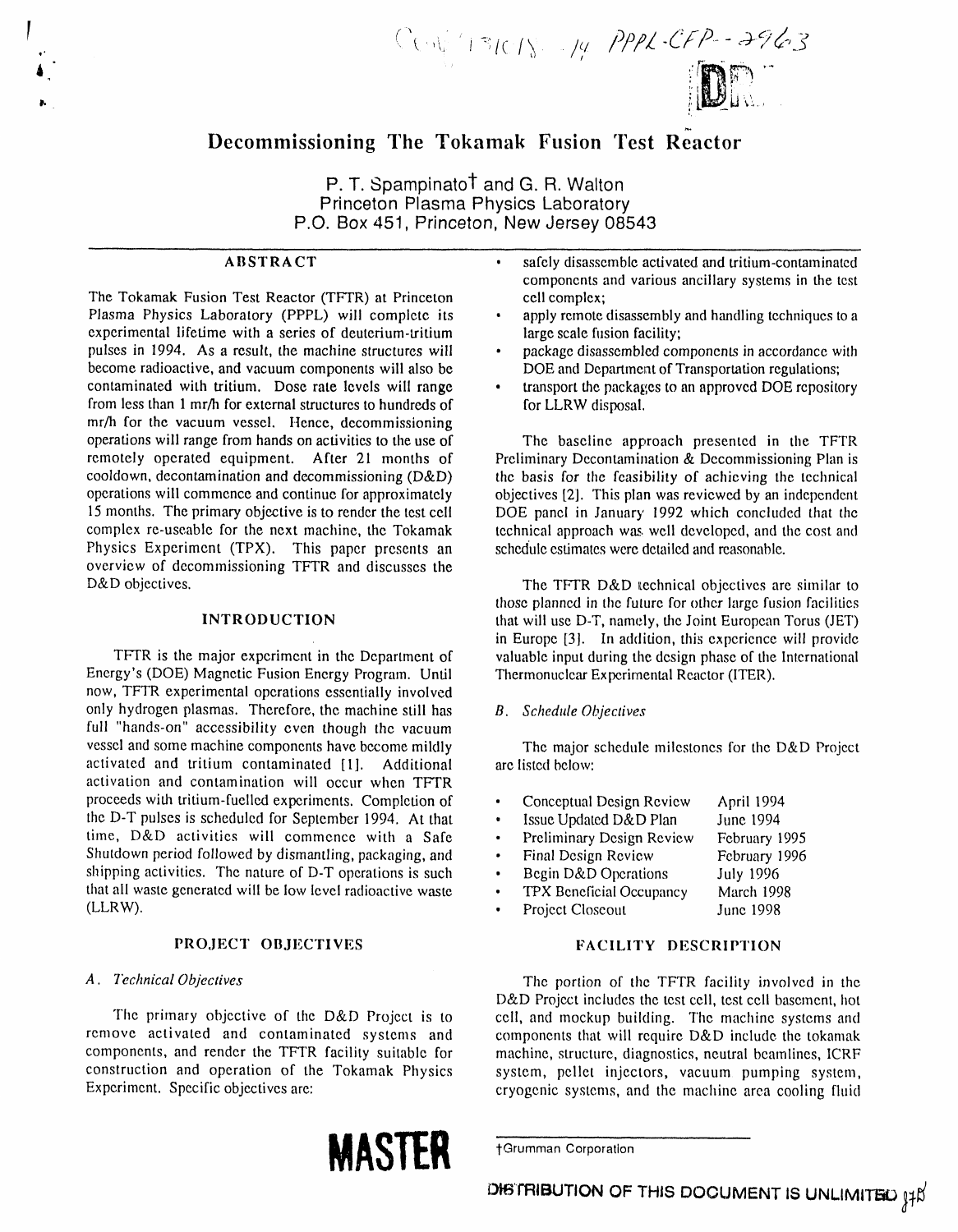systems. The tritium storage and delivery system, tritium clean-up system, and tritium boundary HVAC will be left basement level below the main experimental areas.<br>Basement space below the test cell has been assigned to

0'

shielded concrete structure, with interior dimensions of 150 and air handling equipment. D&D operations in the<br>ft. x 114 ft. x 54.5 ft. high, which houses the tokamak, basement will be limited to the systems directly under ft.  $x$  114 ft.  $x$  54.5 ft. high, which houses the tokamak, basement will be limited to the systems neutral beamlines, diagnostic systems, and auxiliary machine, vacuum pumping piping. neutral beamlines, diagnostic systems, and auxiliary equipment. The test cell is constructed of reinforced concrete with wall, roof, and floor thicknesses having been D&D APPROACH determined by both structural and radiation shielding requirements. The north and south walls of the test cell The current D&D baseline is presented in detail in [2].<br>support a 110/25-ton capacity bridge crane. The test cell It represents a conservative approach with regard t support a 110/25-ton capacity bridge crane. The test cell It represents a conservative approach with regard to cost<br>It represents a conservative approach with regard to cost floor is designed to cost floor is designed to s floor is designed to support the static weight of the TFTR and schedule because it is based on totally dismantling,<br>machine (approximately 2,000 tons) in a 39 ft. diameter in cutting up, and packaging all systems that make machine (approximately 2,000 tons) in a 39 ft. diameter in cutting up, and packaging all systems that make up the the center of the building, and a live load of 3,500 lbs/ft<sup>2</sup> tokamak machine, and shipping the waste cont the center of the building, and a live load of 3,500 lbs/ft<sup>2</sup> for the area outside the center bay.

The hot cell shown in Fig. 1 has interior dimensions of 60 ft. x 114 ft., and a ceiling height of 54.5 ft. The floor is at the same level as that of the adjacent test cell. Removal of the TFTR machine platform and the Construction is of reinforced concrete throughout, with the supporting columns located in the basement will not be Construction is of reinforced concrete throughout, with the supporting columns located in the basement will not be floor slab 3 ft. thick, the roof 5 ft.-6 in. thick, the north required since they will be utilized by TPX. floor slab 3 ft. thick, the roof 5 ft.-6 in. thick, the north required since they will be utilized by TPX. The dose-<br>and south walls 4 ft. thick and the east and west walls 3 ft. equivalent at the machine platform after c and south walls 4 ft. thick and the east and west walls 3 ft. equivalent at the machine platform after completion of thick. The hot cell will not be activated nor contaminated  $D&D$  operations is estimated to be 7  $\mu$ Sv thick. The hot cell will not be activated nor contaminated D&D operations is estimated to be *not* and will permit unlimited personnel access. It will be the mrem/hr). and will permit unlimited personnel access. It will be the main area for packaging LLRW containers.

The structural floor slab and the transport system are designed to support and permit movement of the weight of The baseline approach, i.e. TFTR operates with a fully assembled neutral beamline. The hot cell contains tritium and generates a total of  $2x10^{21}$  neutrons [6], a fully assembled neutral beamline. The hot cell contains a 75/15-ton overhead crane. The observation gallery has radiation shield windows and was designed for operating D&D. It is assumed that all components connected to the through-the-wall manipulators on the north and east walls torus vacuum will be tritium contaminated. In additi through-the-wall manipulators on the north and east walls of the cell.

test cell as shown in Fig. 1. It contains a 40-ton bridge torus [6]. In addition, the neutral beamline enclosures are crane, and will be the main staging area for health physics assumed to be tritium contaminated because t crane, and will be the main staging area for health physics assumed to be tritium contaminated because the beamline<br>operations. This building is the primary means of cryogenic panels pump the plasma exhaust. Inventory operations. This building is the primary means of ingress/egress for all  $D&D$  operations in the test cell. The mock up building also contains the control room for remotely operated equipment and tools.

Space for a variety of functions is located at the To the extent possible, decontamination of systems

Basement space below the test cell has been assigned to diagnostic equipment, high voltage equipment, vacuum *A*. *Test Cell* pumping equipment, electric bus runs for power supply to the machine, coil cooling fluid piping for the magnetic field coils, the tritium vault, tritium cleanup equipment The test cell shown in Figures 1 and 2 is a heavily field coils, the tritium vault, tritium cleanup equipment<br>Ided concrete structure, with interior dimensions of 150 and air handling equipment. D&D operations in the

furthest repository from the PPPL site. Approximately 150 truckloads will carry almost 500 containers t**o** DOE's *B*. *llot Cell* Hanford Disposal Site. DOE packaging and shipping criteria, as well as Hanford's waste acceptance criteria will be followed [4].

# I**)** ECONTAMINATION

corresponds to a "worst case" scenario with respect to D&D. It is assumed that all components connected to the the majority of the tritium inventory remaining in the to*m*s will be bound in the graphite tiles and cod**e**posited on *C*. *Mock Up Building* the vessel walls with erodcd carbon from the tiles. Based on experimental measurements, it is assumed that 35% of The mock up building is located to the north of the the tritium put into the machine will be retained in the cell as shown in Fig. 1. It contains a 40-ton bridge torus [6]. In addition, the neutral beamline enclosures are estimates for the beamlines yield a maximum value of 0.2 g of tritium [6]. Decontamination of the neutral beams is expected to be difficult because of the complex configuration and large surface areas o**f** the internal *D. Basement Areas* beamline components.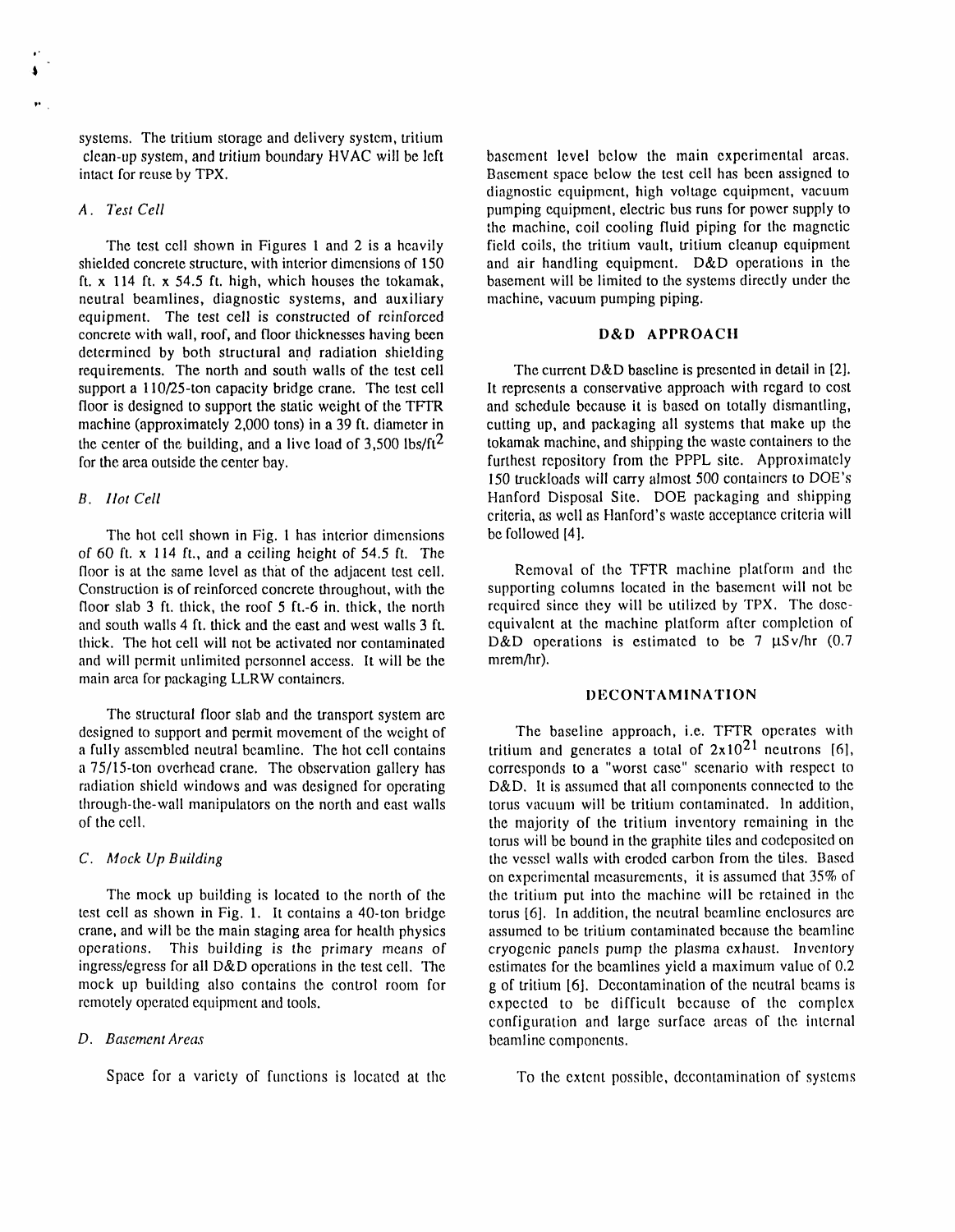

Fig. 1 TFTR Facility Plan View.

 $\bar{u}$ 



Fig. 2 TFTR Facility Elevation View.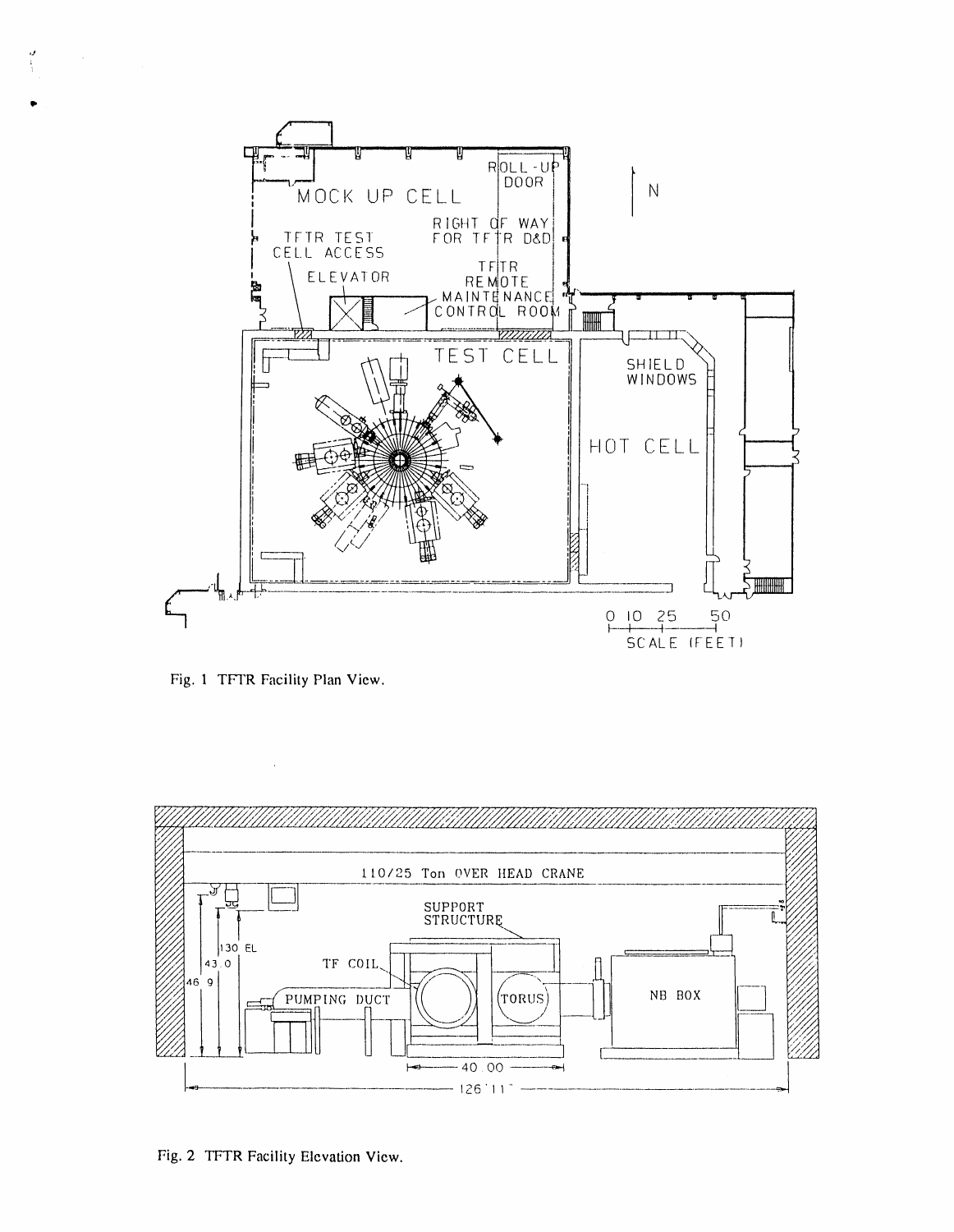will be completed prior to disassembly and dismantlement establish the cutting approach.<br>
tasks. Decontamination will continue as required Decontamination will continue as required throughout D&D operations to reduce personnel exposures CONCLUSIONS and waste generated.

locations for different cooling periods [2]. These values are Calculations of radioactive material inventories for the dominated by  $54$ Mn,  $58$ Co, and  $60$ Co radioisotones which tokamak components indicate that the D&D w dominated by  $54$ Mn,  $58$ Co, and  $60$ Co radioisotopes which tokamak components indicate that the D&D waste will be are activation products of the stainless steel and inconel Class A LLRW [5]. Waste resulting from TFTR D&D are activation products of the stairiless steel and inconel Class A LLRW [5]. Waste resulting from TFTR D&D<br>components. Refer to Fig. 2 for the component locations. operations will consist of stainless steel and aluminum components. Refer to Fig. 2 for the component locations.

| Cooling<br><b>Time</b>            | Inside VV<br>Port Cover<br>$\mu$ S v/hr<br>(mcm/hr) | Outboard side<br>of TF Coil<br>Case<br>$\mu$ S v/hr<br>(mrem/hr) | Outboard of<br>Support<br>Column<br>$\mu$ Sv/hr<br>(mrem/hr) | radioactive waste generated during D&D, includ<br>packaging materials, will be more than 2500 tons<br>total neutron induced radioactivity inventory to be di<br>of is estimated to be 50 TBq (1400 Ci). |
|-----------------------------------|-----------------------------------------------------|------------------------------------------------------------------|--------------------------------------------------------------|---------------------------------------------------------------------------------------------------------------------------------------------------------------------------------------------------------|
| 6 mos.                            | 2E4 (2000)                                          | 1.6E3 (160)                                                      | 60(6)                                                        | <b>REFERENCES</b>                                                                                                                                                                                       |
| $1 \, yr.$<br>$2 \, yr.$<br>5 yr. | 8E3 (800)<br>2.6E3(260)<br>800 (80)                 | 700 (70)<br>240(24)<br>40(4)                                     | 20(2)<br>6(0.6)<br>1(0.1)                                    | [1] G. R. Walton, D. K. Owens and G. W. Barnes,<br>Vessel Activities and Radioactive Contaminatio<br>Control During the 1987 TETR Shutdown " Pr                                                         |

work from the TF coils to the center of the machine will Netherlands, 1<br>he performed using remotely energied equipment and tools  $(1, p, 8, 1989)$ . be performed using remotely operated equipment and tools.<br>It is anticipated, that D & D of the vecuum vessel will [2] G. R. Walton and J. C. Commander, "The It is anticipated that D&D of the vacuum vessel will  $\begin{bmatrix} 2 & G & R \\ R & R & R \end{bmatrix}$  Brellminary Decontamination and Decommissioning require use of the TFTR Maintenance Manipulator Arm Preliminary Decontamination and Decontification<br>(MMA) an articulated boom cquinned with a master/slave Plan for the Tokamak Fusion Test Reactor", D&D (MMA), an articulated boom equipped with a master/slave Plan for the Tokamak Fusion Test Reactor", D&D<br>Plan for the Tokamak Physics Laboratory, Prime to the Tokamak Fusion Plasma Physics Laboratory, servomanipulator for in-vessel component removal and  $00012$  DDOC,  $P_{\text{P}}$  respectively Plasma Plasma are equiting is the primery. torus dismantling. Plasma arc cutting is the primary<br>technique being considered to perform dismantling [3] R. Hancox, "Approaches to the Decommissioning of technique being considered to perform dismantling. [3] R. Hancox, *Approaches to the Decommissioning of* the ANS Fifth Confinement tents will be used to limit the spread of contamination during these operations.

# PROGRESS AND NEXT STEPS

The D&D Project is: revising the baseline to include [5] L.P. Ku, "Radioactivity Concentration for *TFTR*<br>alternative approaches for dismantling tokamak systems [5] Components," Internal Memo EAD-3832, Princeton alternative approaches for dismantling tokamak systems Components, Internal Memo EAD-3832, Princeton Components, Internal Memo EAD-3832, Princeton Components, Internal Memo EAD-3832, Princeton Components, Plasma Physics La and cutting the torus; investigating the possibility of Plasma Physics Laboratory, July 26, 1990.<br>resycting up to 500 tonnes of stainless and conner [6] "TFTR D-T Plan," OPR-R-12, Princeton Plasma recycling up to 500 tonnes of stainless and copper [61 "TFTR D-T Plan," OPR-R-<br>materials: and is considering alternative approaches to Physics Laboratory, 1991. materials; and is considering alternative approaches to waste packaging and shipping. The results of this work will form the basis for the conceptual design review in March 1994. Early in FY 1994, a solicitation will be made for a Technical Support Contraclor to *c*omplement the engineering and planning activities, and a *T*echnical Review Board will be selected. Small and large scale cutting demonstrations are also planned in FY 1994 to

A baseline approach has been established based on the ACTIVATION LEVELS Project's Preliminary D&D Plan. Radiological inventory estimates were made to determine exposure to personnel, waste generation, and handling and disposal methods. Table I gives the contact dose rate at various machine waste generation, and handling and disposal methods.<br>
tions for different cooling periods [2]. These values are Calculations of radioactive material inventories for th structures, diagnostic components, stainless piping, copper Table I. Table I. coils and buses, resin beds, filters, solidified radioactive<br>TFTR Calculated Activation Levels After liquids, and anti-C materials. Packaging and transportation FTR Calculated Activation Levels After liquids, and anti-C materials. Packaging and transportation<br>Generation of 2 x 10<sup>21</sup> D-T Neutrons. Will comply with DOE Orders, PPPL Procedures, and will comply with DOE Orders, PPPL Procedures, and waste repository acceptance criteria. The amount of radioactive waste generated during D&D, including all packaging materials, will be more than 2500 tons. The total neutron induced radioactivity inventory to be disposed of is estimated to be 50 TBq (1400 Ci).

## REFERENCES

- [1] G. R. Walton, D. K. Owens and G. W. Barnes, "In-<br>Vessel Activities and Radioactive Contamination Control During the 1987 T*F*FR Shutdown," Proc*,* of Based on the dose rate figures above, all dismantling the 15th Symp. on Fusion Technology, Utrecht, The Based on the TE coils to the contar of the machine will Netherlands, 1988, North Holland, Amsterdam, Vol.
	-
	- Topical on Robotics and Remote Systems, Knoxville, TN, April 1993.<br>[4] "Hanford Site Radioactive Solid Waste Acceptance
	- Criteria", WHC-EP-0063-3 September 1992.
	-
	-



This work is supported by the U.S. DOE under ....... ,;':.**-**'-\_ contrac**t** number DE-ACO2-76-CHO3073.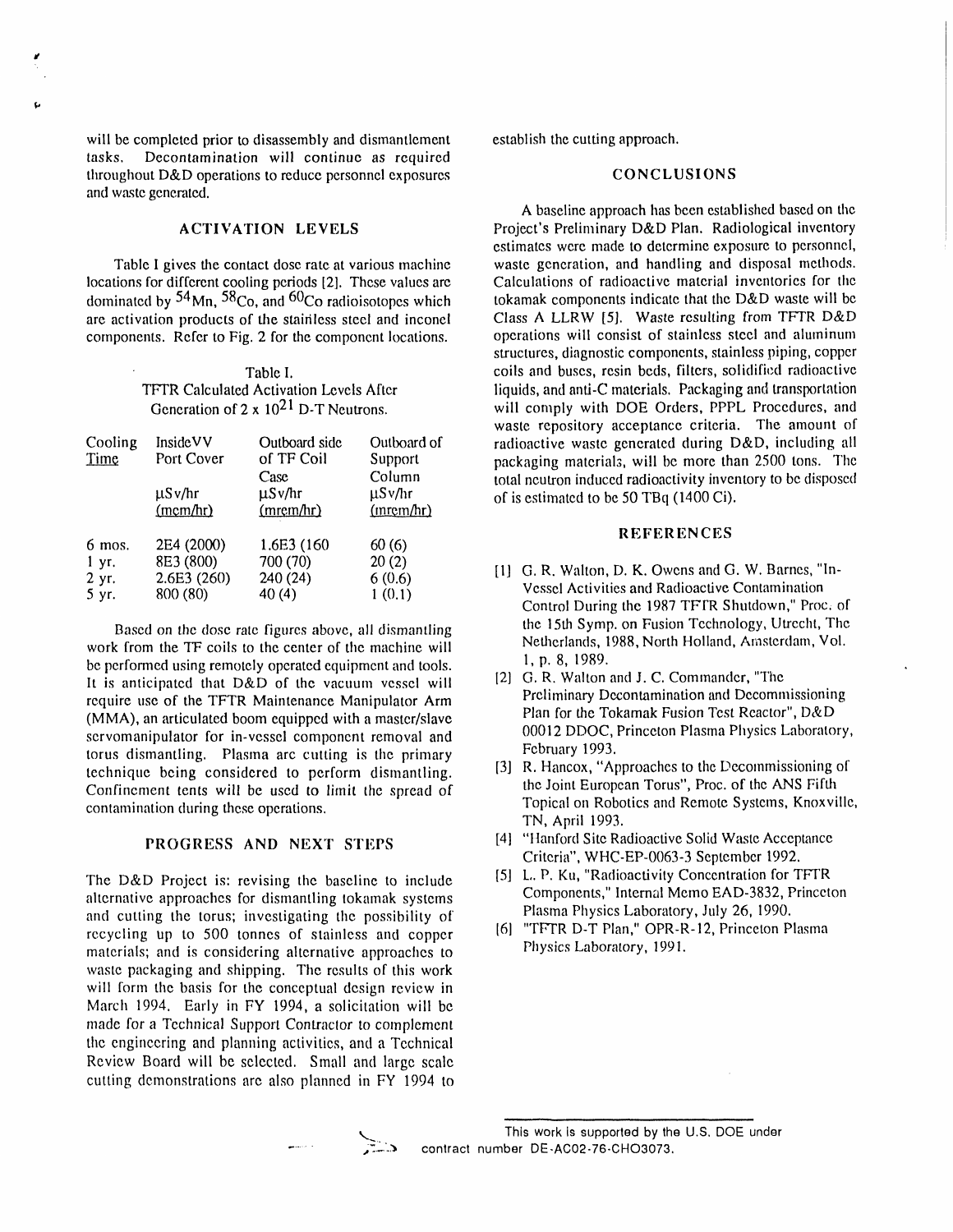# **DIS**C**LAIMER**

This report was prepared as an account of work sponsored by an agency of the United States Government. Neither the United States Government nor any agency thereof, nor any of their employees, makes any warranty, express or implied, or assumes any legal liability or responsibility for the accuracy, completeness, or usefulness of any information, apparatus, product, or process disclosed, or represents that its use would not infringe privately owned rights. Reference herein to any specific commercial product, process, or service by trade name, trademark, **manufacturer, or otherwise does** n**ot necessarily constitute or imply its** e**ndorsement***,* **re**commendation, or favoring by the United States Government or any agency thereof. The views **and opinions of authors** ex**press**e**d h**e**rein do not nec**e**ssarily state or reflect those of the** U**n**i**t**ed **States Governm**e**nt or any agency t**h**er**eo**f**.

 $\alpha$  ,  $\beta$  ,  $\beta$  ,  $\beta$  ,  $\alpha$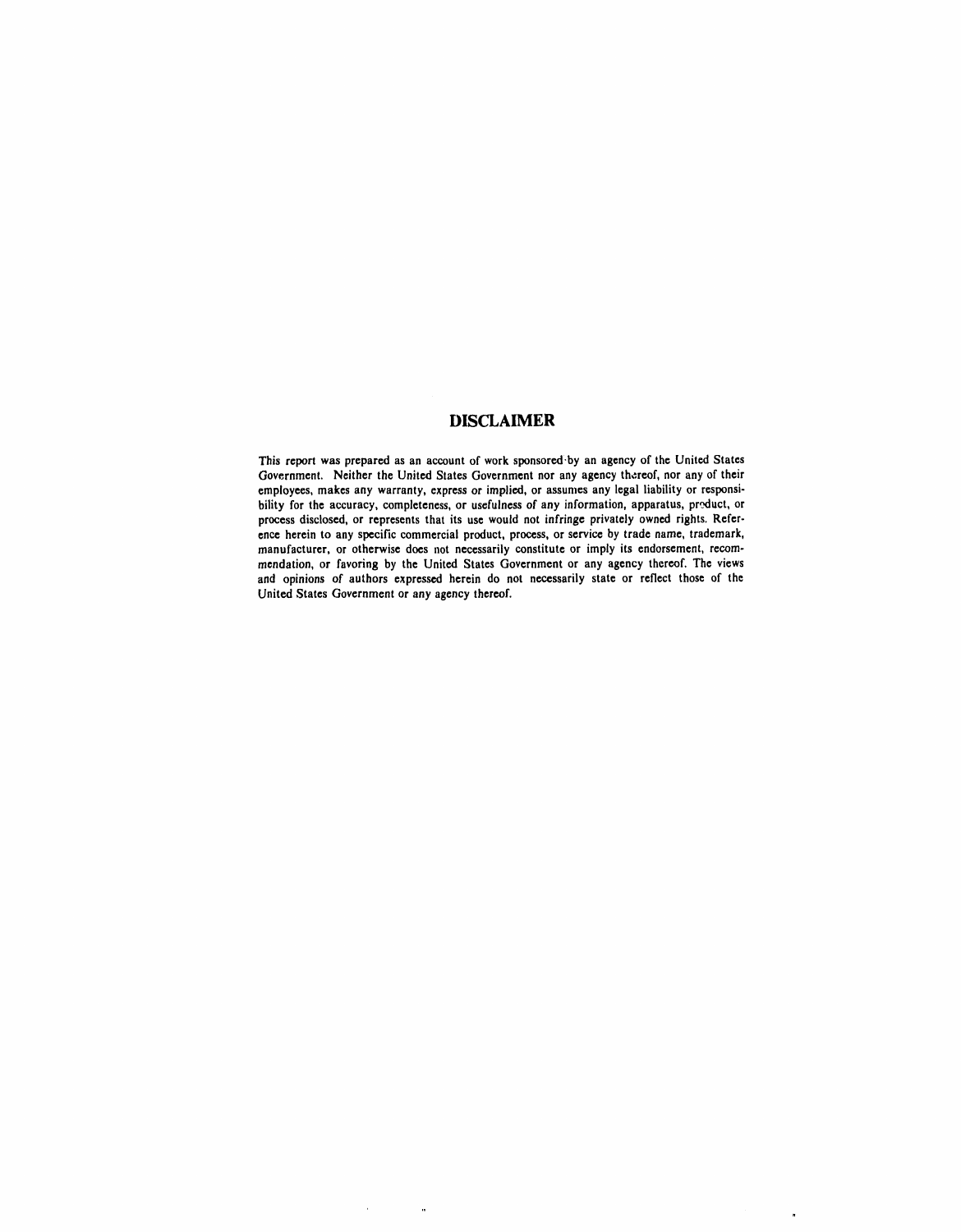# DATE FILMED 12/7/93





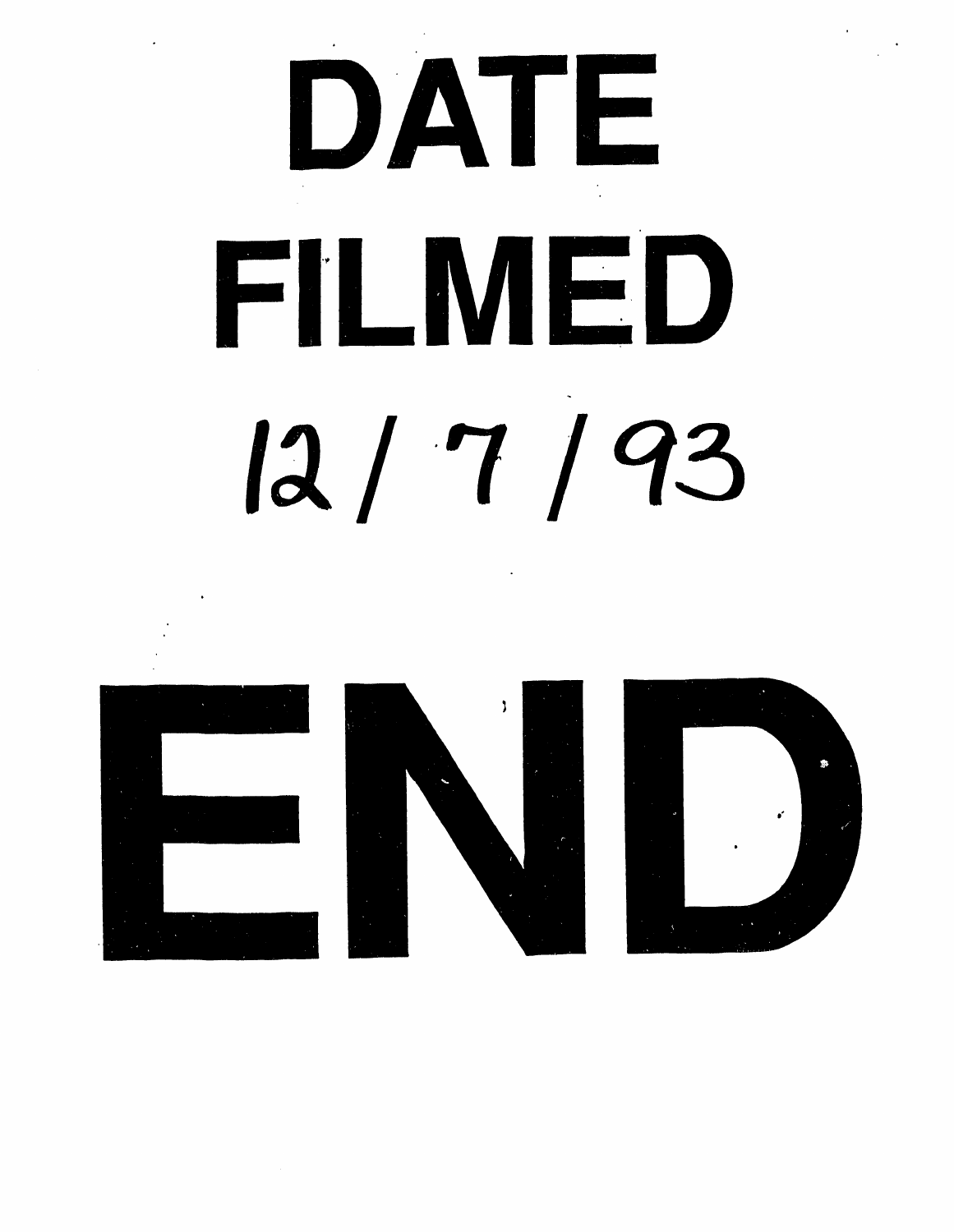$\overline{\phantom{a}}$  $\overline{\phantom{a}}$  $\mathbf{A}^{\text{max}}_{\text{max}} = \mathbf{A}^{\text{max}}_{\text{max}}$